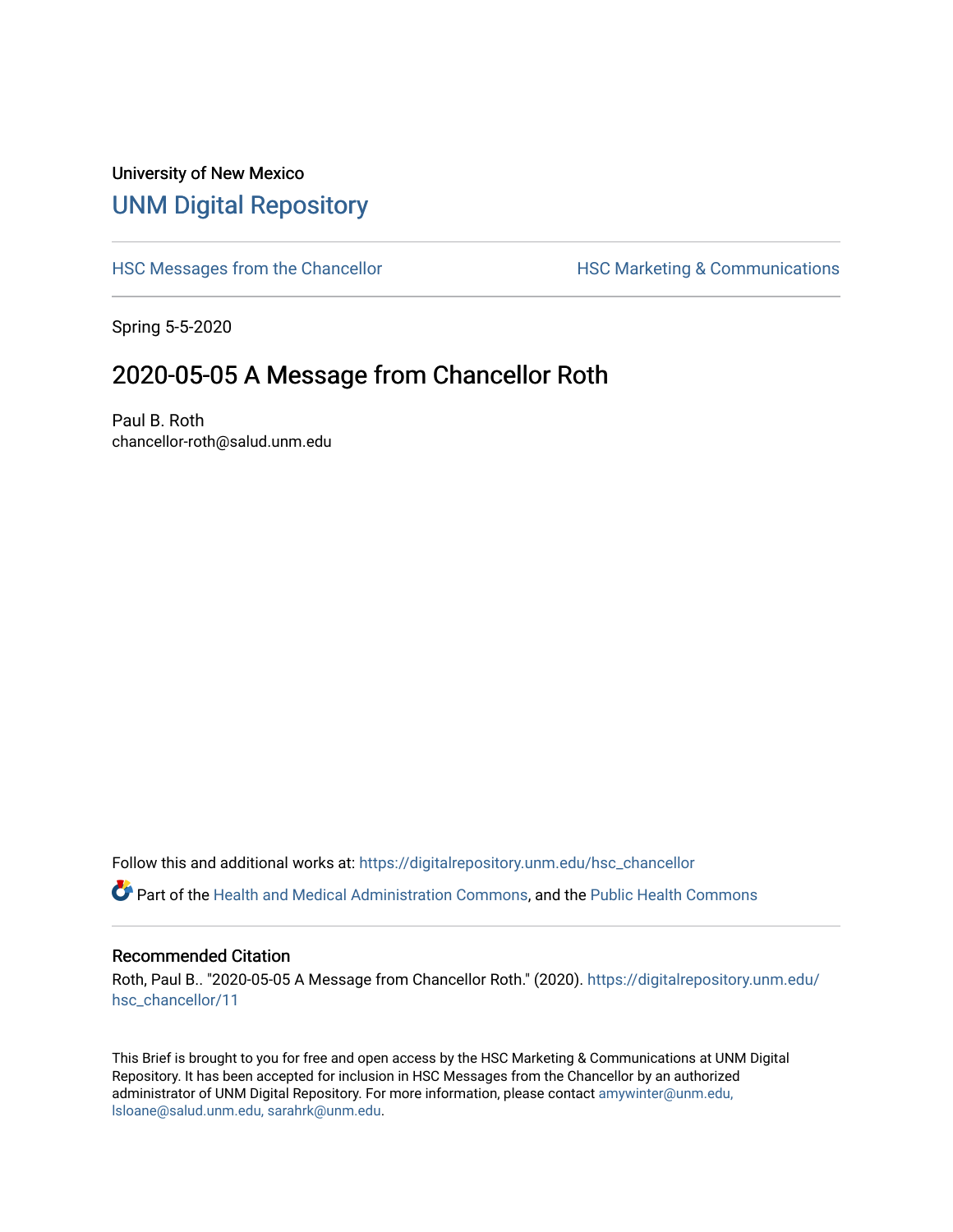

### [View this email in your browser](https://mailchi.mp/f7bda8b739f7/message-from-the-chancellor-coronavirus-4406908?e=b4bbfca2c0)

# **A Message from Chancellor Roth**

Dear Colleagues:

I'm pleased to report that UNM has now been approved to conduct a research study that entails screening and referring potential SARS-CoV-2 convalescent plasma donors who previously had confirmed COVID-19 and have now recovered.

The work is being coordinated by Jay S. Raval, MD, associate professor in the Department of Pathology. Executive Vice Chancellor Richard S. Larson, MD, PhD, and the Health Sciences Center Human Research Protections Office played a key role in securing approval for the study.

The study will accept plasma donations from people who tested positive for the COVID-19 infection and have gone for 28 days or more without symptoms. These people will not require additional testing in order to donate.

"We're very hopeful that these efforts will provide UNM and the state's health care facilities another useful tool in the armamentarium against COVID-19," Dr. Raval writes.

Please note that the newer COVID antibody tests – which are still in short supply – will continue to be reserved for inpatient diagnosis.

This year marks the 75th anniversary of the UNM College of Pharmacy – the oldest of the health provider training programs at the Health Sciences Center – and this Friday the PharmD students will participate in a virtual convocation ceremony.